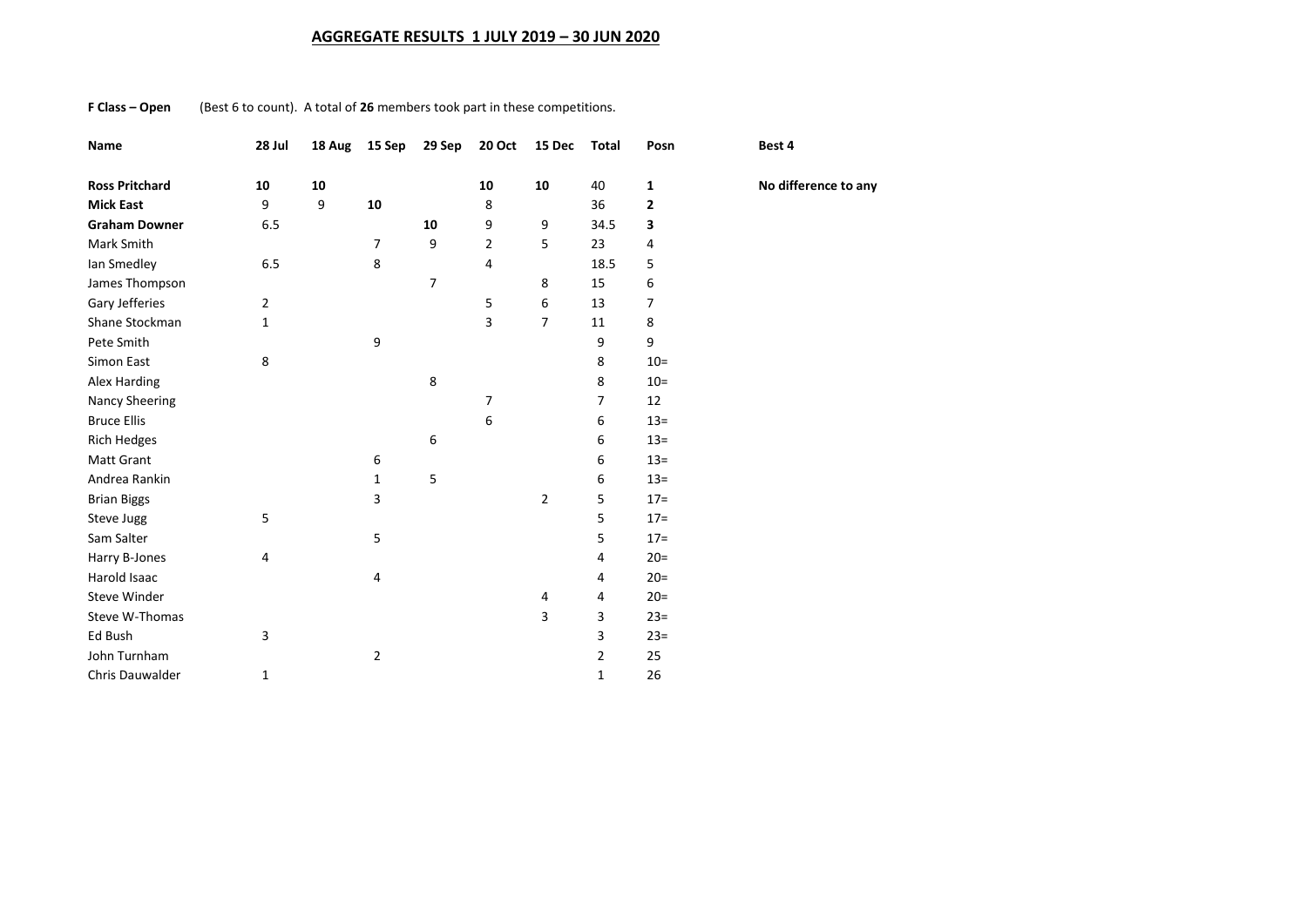## **F Class – TR** (Best 6 to count). A total of **24** members took part in these competitions.

| Name                  | 28 Jul         | 18 Aug | 15 Sep         | 29 Sep         | <b>20 Oct</b>  | 15 Dec | <b>Total</b>   | Posn         | Best 4               |
|-----------------------|----------------|--------|----------------|----------------|----------------|--------|----------------|--------------|----------------------|
| <b>Graham Downer</b>  | 8              |        |                | 10             | 8              | 9      | 35             | $\mathbf{1}$ | No difference to any |
| <b>Mick East</b>      | 9              |        | 9              |                | 6              |        | 24             | $2=$         |                      |
| <b>Ross Pritchard</b> | $\overline{7}$ |        |                |                | 7              | 10     | 24             | $2=$         |                      |
| Mark Smith            |                |        | 7              | 9              | $\overline{2}$ | 5      | 23             | 4            |                      |
| lan Smedley           | 10             |        | 8              |                | 4              |        | 22             | 5            |                      |
| James Thompson        |                |        |                | $\overline{7}$ |                | 8      | 15             | 6            |                      |
| Gary Jefferies        | 3              |        |                |                | 5              | 6      | 14             | 7            |                      |
| Shane Stockman        | $\mathbf{1}$   |        |                |                | 3              | 7      | 11             | 8            |                      |
| Pete Smith            |                |        | 10             |                |                |        | 10             | $9=$         |                      |
| <b>Nancy Sheering</b> |                |        |                |                | 10             |        | 10             | $9=$         |                      |
| <b>Bruce Ellis</b>    |                |        |                |                | 9              |        | 9              | 11           |                      |
| Alex Harding          |                |        |                | 8              |                |        | 8              | 12           |                      |
| <b>Brian Biggs</b>    |                |        | 4              |                |                | 3      | $\overline{7}$ | $13 =$       |                      |
| Andrea Rankin         |                |        | $\overline{2}$ | 5              |                |        | $\overline{7}$ | $13 =$       |                      |
| Rich Hedges           |                |        |                | 6              |                |        | 6              | $15 =$       |                      |
| Harry B-Jones         | 6              |        |                |                |                |        | 6              | $15 =$       |                      |
| <b>Matt Grant</b>     |                |        | 6              |                |                |        | 6              | $15 =$       |                      |
| Harold Isaac          |                |        | 5              |                |                |        | 5              | $18 =$       |                      |
| Steve Jugg            | 5              |        |                |                |                |        | 5              | $18 =$       |                      |
| Ed Bush               | 4              |        |                |                |                |        | 4              | $20=$        |                      |
| Steve W-Thomas        |                |        |                |                |                | 4      | 4              | $20=$        |                      |
| John Turnham          |                |        | 3              |                |                |        | 3              | 22           |                      |
| Chris Dauwalder       | $\overline{2}$ |        |                |                |                |        | $\overline{2}$ | 23           |                      |
| Simon East            | 1              |        |                |                |                |        | $\mathbf 1$    | 24           |                      |
|                       |                |        |                |                |                |        |                |              |                      |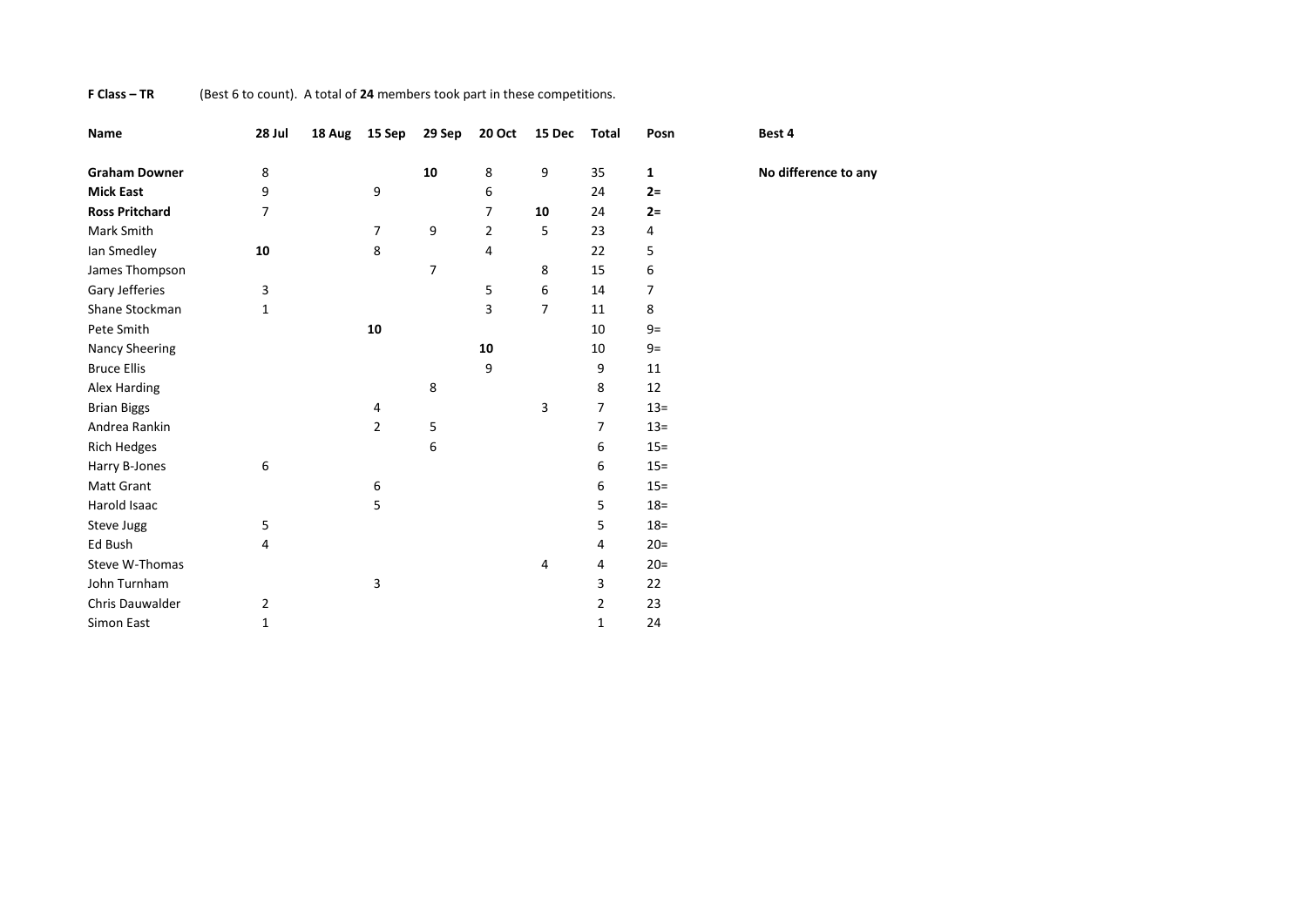## **.22 Rimfire – Offhand** (Best 8 to count). A total of **36** members took part in these competitions.

| Name                  | 14 Jul         | 11 Aug         | 1 Sep          | 22 Sep         | 6 Oct          | 3 Nov          | 23 Nov         | 25 Jan         | 9 Feb          | 1 Mar          | 15 Mar         | <b>Total</b> | Best 8 | Posn           | Best 7 | Best 6 |
|-----------------------|----------------|----------------|----------------|----------------|----------------|----------------|----------------|----------------|----------------|----------------|----------------|--------------|--------|----------------|--------|--------|
| <b>Mick East</b>      | $\overline{7}$ | 9              | 10             | 10             | 10             | 8.5            | 10             | 1              | 10             | 9.5            | 10             | 95           | 78.5   | $\mathbf{1}$   | 69.5   | 60     |
| <b>Simon East</b>     | ${\bf 10}$     | 10             |                |                | 9              | 10             | 8.5            | 9              | 9              | 9.5            | 9              | 84           | 75.5   | $\mathbf{2}$   | 66.5   | 57.5   |
| <b>Rod Cotton</b>     | 8              | 4              | 9              | 9              | 7              | 6              | 8.5            | 10             | 6              | 6              | $\overline{7}$ | 80.5         | 64.5   | 3              | 58.5   | 51.5   |
| Shane Stockman        |                | 8              | 6              |                | 8              |                | 6.5            | 7.5            | 4              | 1.5            | $\mathbf{1}$   | 42.5         | 42.5   | 4              | 41.5   | 40     |
| Chris Dauwalder       |                | 6              |                | 8              | 6              | $\mathbf{1}$   |                | 6              |                | $\overline{7}$ | 5              | 39           |        | 5              | 39     | 38     |
| Ed Warden             | 9              |                |                |                | 2              | $\overline{7}$ | $\mathbf{1}$   |                | 7.5            | 8              |                | 34.5         |        | 6              | 34.5   | 34.5   |
| John Turnham          |                | 5              | 8              |                | $\overline{2}$ | 8.5            |                | 7.5            |                |                |                | 31           |        | $\overline{7}$ |        |        |
| Ross Pritchard        | 5              | $\overline{7}$ |                |                | $\overline{2}$ | 5              | $\overline{2}$ | $\mathbf{1}$   | 7.5            | $\mathbf{1}$   | $\mathbf{1}$   | 31.5         | 30.5   | 8              |        |        |
| Alex Harding          |                |                | $\overline{7}$ |                | 5              |                | 5              |                |                | 1.5            | 8              | 26.5         |        | 9              |        |        |
| James Thompson        | 4              |                |                | 7              |                | $\overline{2}$ | 3              |                |                | 4              | 6              | 26           |        | 10             |        |        |
| Dave Johnson          |                | $\mathbf 2$    |                | $\overline{2}$ | 4              |                |                | 5              |                | 5              |                | 18           |        | 11             |        |        |
| Mark Smith            | $\overline{2}$ | $\mathbf{1}$   | $\overline{2}$ | $\overline{4}$ | $\mathbf{1}$   | 3              |                | 1              |                | $\mathbf{1}$   | 3.5            | 18.5         | 17.5   | 12             |        |        |
| <b>Steve Monk</b>     | 3              |                |                | 6              |                | $\mathbf{1}$   |                | $\overline{2}$ | 3              |                |                | 15           |        | 13             |        |        |
| Sam Salter            | 6              |                | 5              |                | $\mathbf{1}$   | $\mathbf{1}$   |                |                |                |                |                | 13           |        | 14             |        |        |
| <b>Chris Andrews</b>  |                |                |                |                |                |                |                | 3.5            | 5              |                | 3.5            | 12           |        | $15 =$         |        |        |
| Ivan Casey            |                | $\mathbf{1}$   | 3              | 5              | $\mathbf{1}$   | $\mathbf{1}$   | $\mathbf{1}$   |                |                |                |                | 12           |        | $15 =$         |        |        |
| <b>Brian Biggs</b>    |                |                | 4              |                |                |                | 6.5            |                |                |                |                | 10.5         |        | 17             |        |        |
| Steve West-Thomas     |                |                |                | 3              | $\mathbf{1}$   | $\mathbf{1}$   |                |                | $\mathbf{1}$   | 3              |                | 9            |        | 18             |        |        |
| Jim Walker            | $\mathbf{1}$   | 1              |                |                | 1              | $\mathbf{1}$   | $\mathbf{1}$   | 3.5            |                |                |                | 8.5          |        | 19             |        |        |
| Steve Jugg            |                | 3              |                |                | $\mathbf{1}$   |                |                |                |                |                | $\overline{2}$ | 6            |        | 20             |        |        |
| Harold Isaac          | $\mathbf{1}$   |                | $\mathbf{1}$   |                | 1              | $\mathbf{1}$   |                |                |                | $\mathbf{1}$   |                | 5            |        | 21             |        |        |
| Daryl Cameron         |                |                |                |                | $\mathbf{1}$   | $1\,$          |                |                | $\mathbf{1}$   | $\mathbf 1$    |                | 4            |        | $22 =$         |        |        |
| Lloyd Davy            |                |                |                |                |                |                | 4              |                |                |                |                | 4            |        | $22 =$         |        |        |
| Simon Lagden          |                |                |                |                |                | 4              |                |                |                |                |                | 4            |        | $22 =$         |        |        |
| <b>Mike Boakes</b>    |                | 1              |                |                | $\mathbf{1}$   | $\mathbf{1}$   |                |                |                |                |                | 3            |        | 25             |        |        |
| Dave Jamieson         | $\mathbf{1}$   |                |                | $\mathbf{1}$   |                |                |                |                |                |                |                | 2            |        | $26=$          |        |        |
| Chris Blackler        |                | $\mathbf{1}$   |                |                |                | 1              |                |                |                |                |                | 2            |        | $26=$          |        |        |
| <b>Rich Hedges</b>    |                |                |                |                | $\mathbf{1}$   | $\mathbf{1}$   |                |                |                |                |                | 2            |        | $26=$          |        |        |
| Andrea Rankin         |                |                | 1              |                |                |                | 1              |                |                |                |                | 2            |        | $26=$          |        |        |
| Steven Telfer         |                |                |                |                |                |                |                |                | $\overline{2}$ |                |                | 2            |        | $26=$          |        |        |
| Paul Sample           |                |                |                |                |                |                |                | 1              |                |                |                | 1            |        | $31 =$         |        |        |
| <b>Richard Clapp</b>  |                |                |                |                |                |                |                |                | 1              |                |                | 1            |        | $31 =$         |        |        |
| Jason Vaughan         |                |                |                |                |                |                |                |                | $\mathbf{1}$   |                |                |              |        | $31 =$         |        |        |
| Graham Downer         |                |                |                |                |                |                |                |                |                | 1              |                |              |        | $31 =$         |        |        |
| <b>Ashley Rollett</b> |                |                |                |                |                |                |                |                |                | $\mathbf 1$    |                |              |        | $31 =$         |        |        |
| Gary Jefferies        |                |                |                |                |                |                |                |                |                |                | $\mathbf{1}$   | $\mathbf{1}$ |        | $31 =$         |        |        |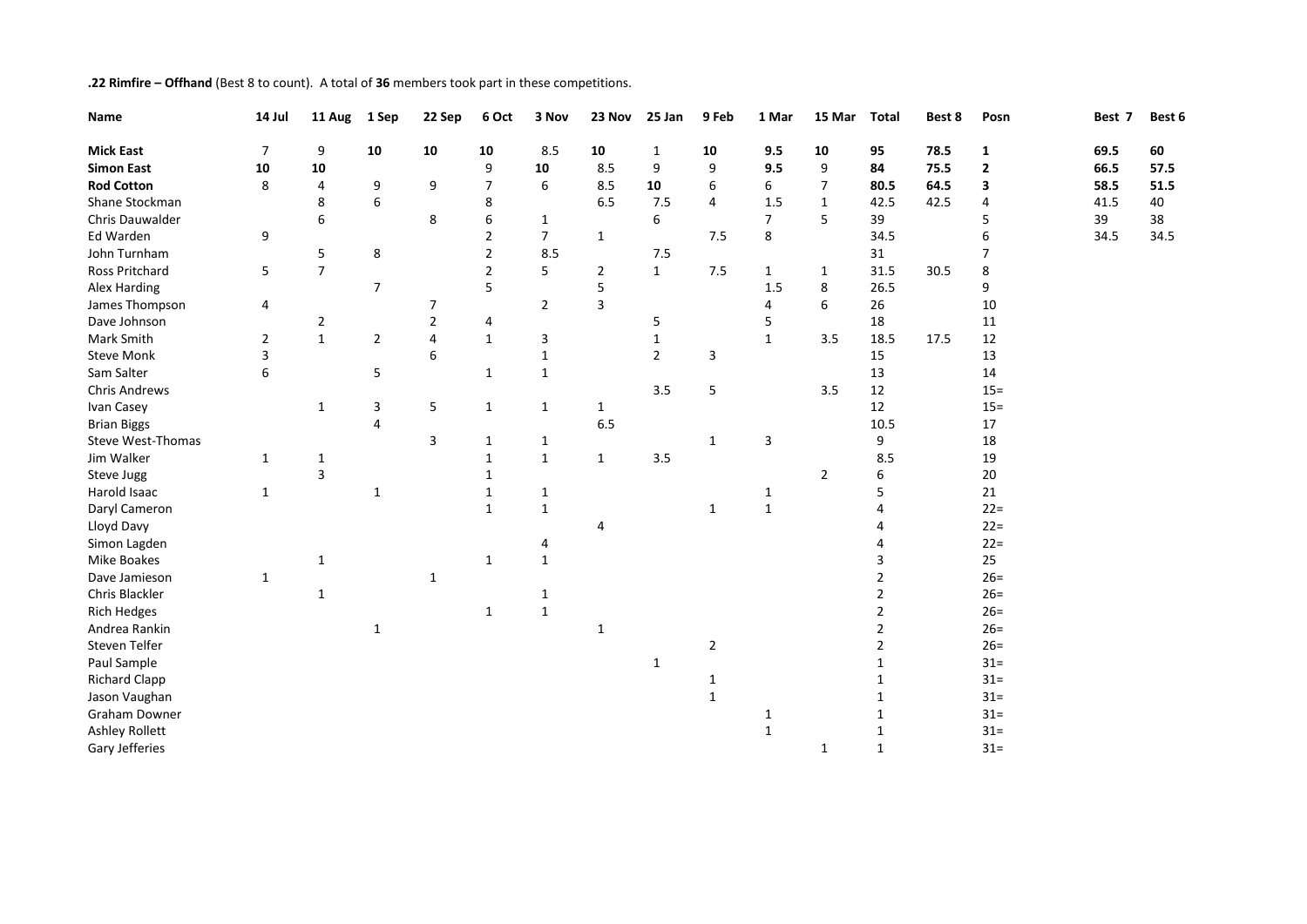## **.22 Rimfire – Speed** (Best 8 to count). A total of **37** members took part in these competitions.

| Name                 | 14 Jul         | 11 Aug         | 1 Sep          | 8 Sep        | 22 Sep           | 6 Oct          | 3 Nov          | 23 Nov         | 25 Jan      | 9 Feb          | 1 Mar          | 15 Mar         | <b>Total</b>   | Best 8 | Posn         | Best 7 | Best 6 |
|----------------------|----------------|----------------|----------------|--------------|------------------|----------------|----------------|----------------|-------------|----------------|----------------|----------------|----------------|--------|--------------|--------|--------|
| <b>Mick East</b>     | 9              | 10             | 8              | 7.5          | 10               | 7              | 10             |                | 6           | 10             | 10             | 9              | 96.5           | 76     | 1            | 68     | 59     |
| <b>Simon East</b>    | 10             | 9              |                | ${\bf 10}$   |                  | 9              | 9              | 10             | 9.5         |                | 9              | 8              | 83.5           | 75.5   | $\mathbf{2}$ | 66.5   | 57.5   |
| <b>Rod Cotton</b>    | 8              | 8              | 9              |              | 9                | 10             | 3              | 6              | 5           | $\overline{4}$ | 4              | $\overline{7}$ | 73             | 62     | 3            | 56     | 51     |
| Chris Dauwalder      |                | $\overline{7}$ |                | 7.5          | 5                | 3              | 8              |                | 9.5         |                | 8              | 10             | 58             | 58     | 4            | 55     | 48     |
| Shane Stockman       |                | 5              | 10             | 4            |                  | 1              |                | 9              | 1           | 6.5            | 5              | 4              | 45.5           | 44.5   | 5            |        |        |
| Ross Pritchard       | $\overline{2}$ | 3              |                | $\mathbf 1$  |                  | 5              | 4.5            |                | 3           | 9              | $\overline{2}$ | 3              | 32.5           | 31.5   | 6            |        |        |
| Alex Harding         |                |                | $\overline{7}$ |              | $\overline{7}$   | $\overline{2}$ |                | 8              |             |                | 1              | 6              | 31             |        | 7            |        |        |
| Ed Warden            | $\overline{7}$ |                |                |              |                  | 8              | 7              |                |             |                | $\overline{7}$ |                | 29             |        | 8            |        |        |
| James Thompson       | $\overline{4}$ |                |                | 1            | 8                |                | 1              | $\overline{7}$ |             |                | 3              | $\overline{2}$ | 26             |        | 9            |        |        |
| Sam Salter           |                | $\mathbf{1}$   |                | 6            | $\boldsymbol{6}$ | 4              | 6              |                |             |                | 1              |                | 24             |        | 10           |        |        |
| Dave Johnson         |                | $\mathbf{1}$   |                | 3            | $\overline{4}$   | 6              |                |                | 7           |                | $\mathbf{1}$   |                | 22             |        | 11           |        |        |
| <b>Chris Andrews</b> |                |                |                |              |                  |                |                |                | 8           | 8              |                | 5              | 21             |        | 12           |        |        |
| Jim Walker           | $\mathbf{1}$   | $\mathbf{1}$   |                |              |                  | $\mathbf{1}$   | $\mathbf{1}$   | 5              | $\mathbf 2$ | 6.5            | $\mathbf{1}$   |                | 18.5           | 18.5   | 13           |        |        |
| Steve Jugg           |                | 6              |                | 9            |                  |                |                |                |             |                |                | $\mathbf{1}$   | 16             |        | 14           |        |        |
| Ed Bush              | 6              |                |                | 5            |                  |                |                |                |             |                |                |                | 11             |        | $15 =$       |        |        |
| <b>Steve Monk</b>    | 5              |                |                |              |                  |                | $\overline{2}$ |                | 4           |                |                |                | 11             |        | $15 =$       |        |        |
| <b>Brian Biggs</b>   |                |                | 4              | 1            |                  |                | 1              | 4              |             |                |                |                | 10             |        | $17 =$       |        |        |
| Steve West-Thomas    |                |                |                | $\mathbf 1$  | $\overline{2}$   | $\mathbf{1}$   | 1              |                |             | 5              |                |                | 10             |        | $17 =$       |        |        |
| Harold Isaac         | $\mathbf{1}$   |                | 3              | $\mathbf{1}$ |                  | $\mathbf{1}$   | $\mathbf{1}$   |                |             |                | $\mathbf{1}$   |                | 8              |        | 19           |        |        |
| Mark Smith           | $\overline{3}$ | $\mathbf{1}$   |                | $\mathbf{1}$ |                  |                |                |                | 1           |                |                | 1              | $\overline{7}$ |        | $20\,$       |        |        |
| Lloyd Davy           |                |                | 6              |              |                  |                |                |                |             |                |                |                | 6              |        | $21 =$       |        |        |
| Graham Downer        |                |                |                |              |                  |                |                |                |             |                | 6              |                | 6              |        | $21 =$       |        |        |
| John Turnham         |                | 4              | $\mathbf{2}$   |              |                  |                |                |                |             |                |                |                | 6              |        | $21 =$       |        |        |
| Ivan Casey           |                |                | 5              |              |                  |                |                |                |             |                |                |                | 5              |        | 24           |        |        |
| <b>Rich Hedges</b>   |                |                |                |              |                  |                | 4.5            |                |             |                |                |                | 4.5            |        | 25           |        |        |
| Dave Jamieson        | $\mathbf{1}$   |                |                |              | 3                |                |                |                |             |                |                |                | 4              |        | 26           |        |        |
| <b>Richard Clapp</b> |                | $\overline{2}$ |                |              |                  |                |                |                |             |                |                |                | $\overline{2}$ |        | $27=$        |        |        |
| lan Smedley          |                |                |                | $\mathbf{2}$ |                  |                |                |                |             |                |                |                | $\overline{2}$ |        | $27 =$       |        |        |
| Mike Boakes          |                | $\mathbf{1}$   |                |              |                  |                |                |                |             |                |                |                | 1              |        | $29=$        |        |        |
| Julian Mackie        |                |                |                | 1            |                  |                |                |                |             |                |                |                | 1              |        | $29=$        |        |        |
| Peter Kiy            |                |                |                |              |                  |                |                |                |             |                |                |                | 1              |        | $29=$        |        |        |
| Steve Telfer         |                |                |                | 1            |                  |                |                |                |             |                |                |                | 1              |        | $29=$        |        |        |
| Daryl Cameron        |                |                |                |              |                  | $\mathbf{1}$   |                |                |             |                |                |                | 1              |        | $29=$        |        |        |
| Chris Blackler       |                |                |                |              |                  |                | $\mathbf{1}$   |                |             |                |                |                | 1              |        | $29=$        |        |        |
| Paul Sample          |                |                |                |              |                  |                |                |                | $\mathbf 1$ |                |                |                | $\mathbf{1}$   |        | $29=$        |        |        |
| Jason Vaughan        |                |                |                |              |                  |                |                |                |             |                | 1              |                | $\mathbf{1}$   |        | $29=$        |        |        |
| Gary Jefferies       |                |                |                |              |                  |                |                |                |             |                |                | $\mathbf{1}$   | $\mathbf{1}$   |        | $29=$        |        |        |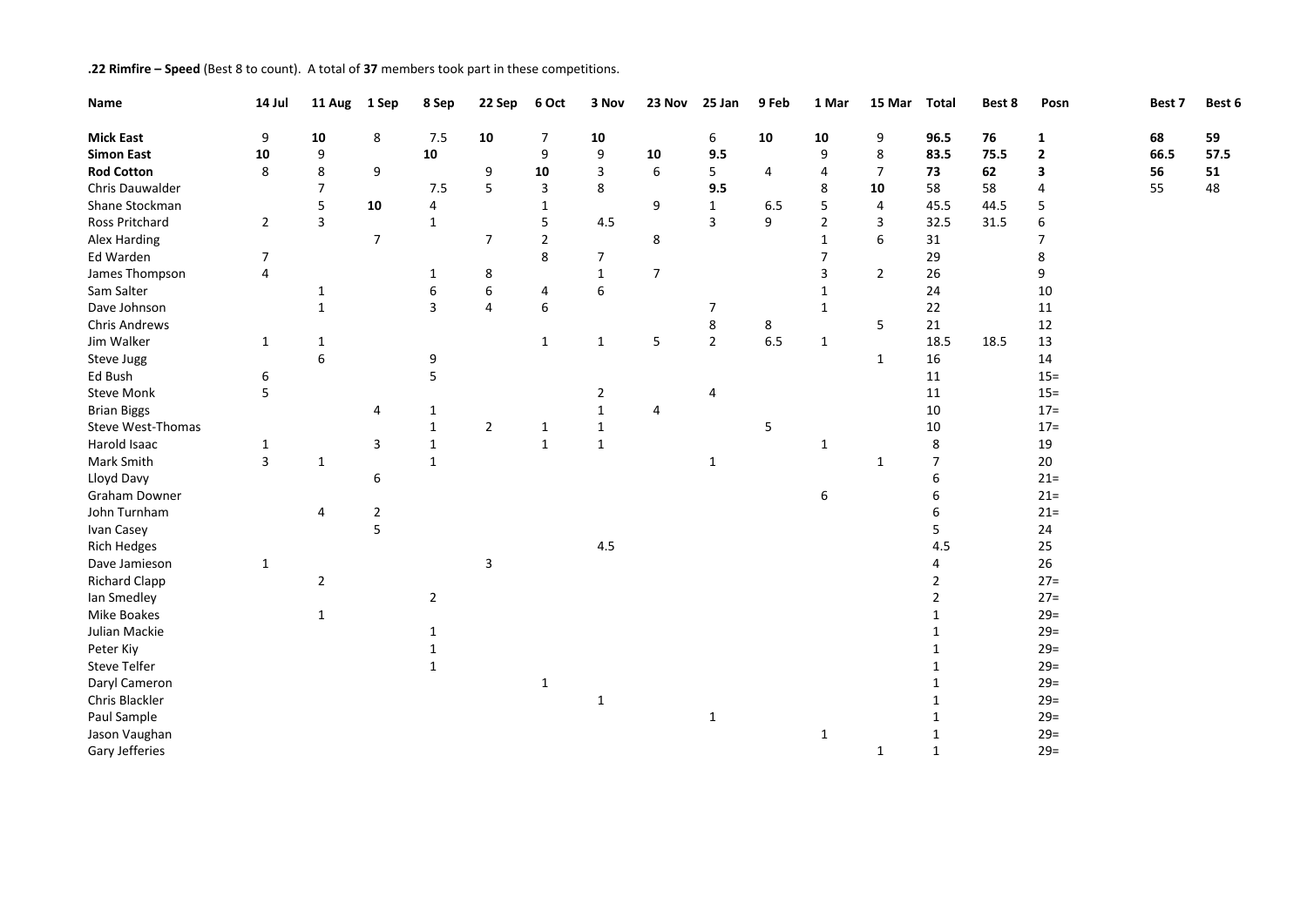**Gallery Rifle (Centre Fire) – Offhand** (Best 8 to count). A total of **36** members took part in these competitions.

| Name                     | 24 Aug         | 8 Sep                   | 13 Oct         | 10 Nov         | 1 Dec          | 21 Dec         | 12 Jan         | 2 Feb          | 23 Feb         | 8 Mar          | <b>Total</b>   | Best 8 | Posn         | Best 7 | Best 6 |
|--------------------------|----------------|-------------------------|----------------|----------------|----------------|----------------|----------------|----------------|----------------|----------------|----------------|--------|--------------|--------|--------|
| <b>Mick East</b>         | 10             | 10                      | 10             | 10             | 10             | 10             | 10             | 10             | 10             | 10             | 100            | 80     | $\mathbf{1}$ | 70     | 60     |
| <b>Rod Cotton</b>        | 9              |                         | 8              | 6.5            | 9              | $\overline{7}$ | 3              | 3              | $\mathbf{1}$   | 6              | 52.5           | 51.5   | $\mathbf 2$  | 48.5   | 45.5   |
| <b>Ed Warden</b>         |                |                         | 9              | 9              |                |                | 9              | $\overline{7}$ | 8              | 9              | 51             |        | 3            | 51     | 51     |
| Chris Dauwalder          | 5              | 6.5                     | $\overline{7}$ | 1              |                | 4              |                | 5              | $\overline{2}$ | 8              | 38.5           | 38.5   | 4            |        |        |
| John Turnham             |                | 4.5                     |                | 8              | 8              | 8              | 1              |                | 6              |                | 35.5           |        | 5            |        |        |
| <b>Brian Biggs</b>       |                | $\overline{\mathbf{c}}$ |                | 5              | 6              |                | 1              |                | 9              | $\overline{7}$ | $30\,$         |        |              |        |        |
| lan Smedley              |                | 8                       |                |                |                |                | 5              | 9              | 7              |                | 29             |        |              |        |        |
| Dave Johnson             |                | $\mathbf{1}$            | 5              | $\mathbf{1}$   |                |                | $\overline{7}$ | 6              | 4              | 3              | 27             |        |              |        |        |
| Steve Jugg               |                | $\mathbf{1}$            |                |                | $\overline{7}$ |                | 5              |                | 3              | 5              | 21             |        |              |        |        |
| Simon East               |                | 6.5                     |                |                |                | 9              |                |                | 5              |                | 20.5           |        |              |        |        |
| Shane Stockman           | $\overline{7}$ | $\mathbf{1}$            | 3              | $\mathbf{1}$   |                | 5              |                | 1              | 1              |                | 19             |        |              |        |        |
| <b>Steve Monk</b>        |                |                         |                |                |                | 2              | 8              | 4              | 1              |                | 15             |        |              |        |        |
| Ross Pritchard           |                | 4.5                     |                |                | 4              | $\mathbf{1}$   | $\mathbf{1}$   | 1              | $\mathbf{1}$   | $\mathbf{1}$   | 13.5           |        |              |        |        |
| Alex Harding             | 3              |                         |                |                |                | 1              |                | 8              |                |                | 12             |        |              |        |        |
| Steve West-Thomas        | $\overline{2}$ | 1                       | 4              | $\mathbf{1}$   |                | $\mathbf{1}$   | 1              | 1              |                | 1              | 12             | 12     |              |        |        |
| Harold Isaac             |                | 1                       |                | 6.5            |                |                | 1              | 1              |                | $\overline{2}$ | 11.5           |        |              |        |        |
| Mark Smith               |                | 1                       | $1.5\,$        | $\overline{2}$ | 3              | $\mathbf{1}$   | $\mathbf{1}$   | $\mathbf 1$    |                | $\mathbf{1}$   | 11.5           | 11.5   |              |        |        |
| James Thompson           | 6              | 1                       | $1.5\,$        |                | $\overline{2}$ |                |                | 1              |                |                | 11.5           |        |              |        |        |
| <b>Richard Clapp</b>     | 8              | 1                       |                |                |                |                |                | 1              | 1              |                | 11             |        |              |        |        |
| Pete Smith               |                | 9                       |                |                |                |                |                | $\overline{2}$ |                |                | 11             |        |              |        |        |
| Ivan Casey               |                | $\mathbf{1}$            |                | 3              |                | 6              |                |                |                |                | $10\,$         |        |              |        |        |
| Jim Walker               |                |                         | 6              | $\mathbf{1}$   |                |                | 1              |                | 1              |                | 9              |        |              |        |        |
| <b>Chris Andrews</b>     |                |                         |                | 4              |                | 3              |                |                |                |                | 7              |        |              |        |        |
| Peter Kiy                | 4              | $\mathbf{1}$            |                |                |                |                | 1              |                | 1              |                | $\overline{7}$ |        |              |        |        |
| Paul Phillips            |                |                         |                |                |                |                | 5              | 1              | $\mathbf{1}$   |                | 7              |        |              |        |        |
| <b>Steve Telfer</b>      |                | 1                       |                |                |                |                | $\mathbf{1}$   | $\mathbf{1}$   |                | 4              | 7              |        |              |        |        |
| <b>Rich Hedges</b>       |                |                         | 1              |                | 5              |                |                |                |                |                | 6              |        |              |        |        |
| Sam Salter               |                | 3                       |                |                |                |                | 1              |                |                |                |                |        |              |        |        |
| Daryl Cameron            |                |                         |                | $\mathbf{1}$   | $\mathbf{1}$   |                | $\mathbf{1}$   | $\mathbf{1}$   |                |                |                |        |              |        |        |
| Mike Boakes              |                |                         |                |                |                |                | $\mathbf{1}$   |                | 1              | $\mathbf{1}$   | 3              |        |              |        |        |
| Julian Mackie            |                | 1                       |                |                |                |                |                |                |                |                | 1              |        |              |        |        |
| <b>Thomas Kulisz</b>     |                | 1                       |                |                |                |                |                |                |                |                |                |        |              |        |        |
| Ed Bush                  |                |                         |                |                |                |                |                |                |                |                |                |        |              |        |        |
| <b>Elke Kulisz</b>       |                | 1                       |                |                |                |                |                |                |                |                |                |        |              |        |        |
| Andrea Rankin            |                |                         |                |                | $\mathbf{1}$   |                |                |                |                |                |                |        |              |        |        |
| <b>Richard Griffiths</b> |                |                         |                |                |                | $\mathbf{1}$   |                |                |                |                | $\mathbf{1}$   |        |              |        |        |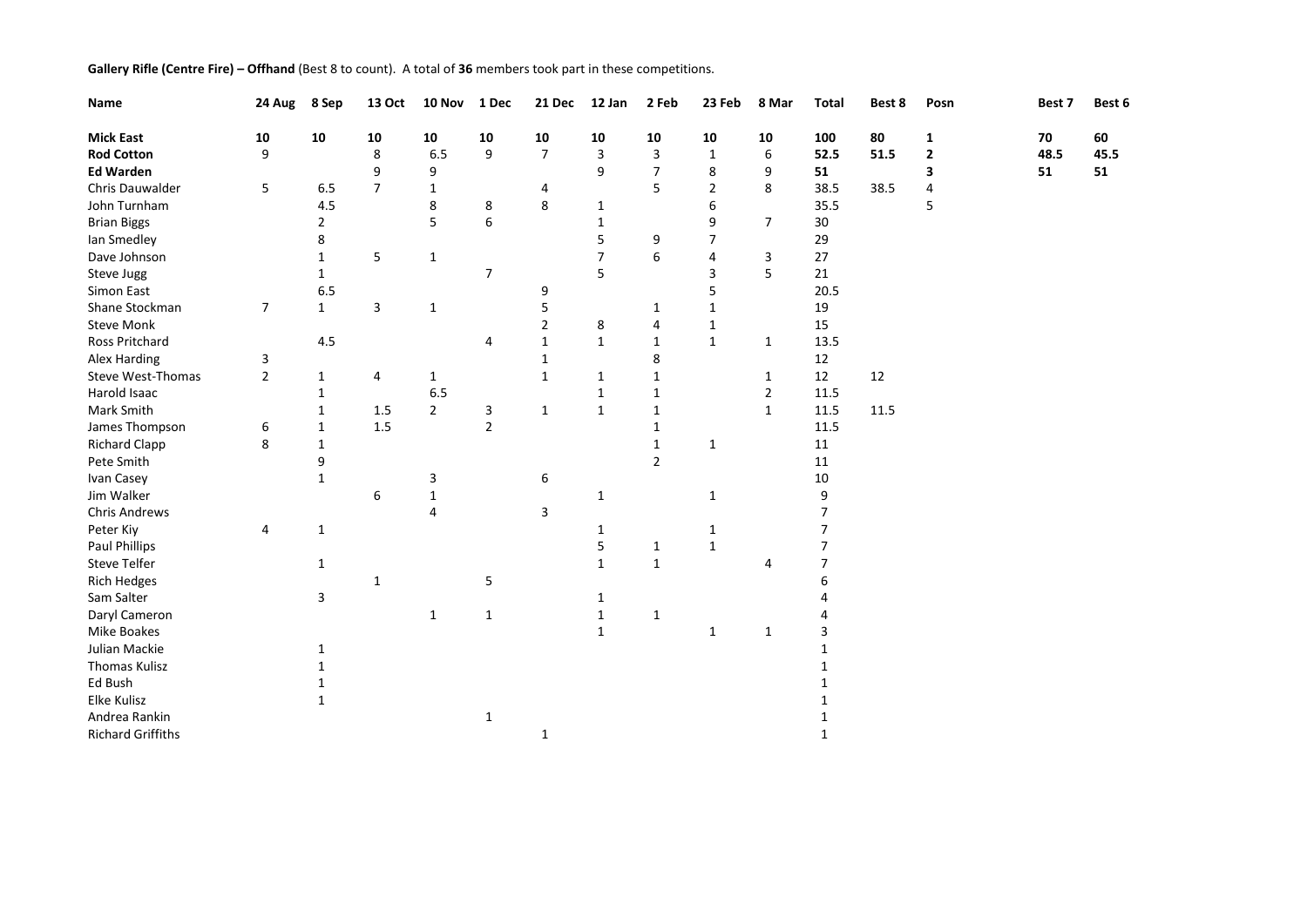| Name                     | 24 Aug     | 8 Sep          | 13 Oct         | 10 Nov | 1 Dec | 21 Dec         | 12 Jan       | 2 Feb          | 23 Feb         | 8 Mar | Total | Best 8 | Posn | Best 7 | Best 6 |
|--------------------------|------------|----------------|----------------|--------|-------|----------------|--------------|----------------|----------------|-------|-------|--------|------|--------|--------|
| <b>Mick East</b>         | ${\bf 10}$ | 10             | 10             | 9      | 10    | 10             | 10           | 10             | 10             | 10    | 99    | 80     |      | 70     | 60     |
| <b>Rod Cotton</b>        | 9          |                | 8              | 7      | 9     | 8              | 6            | 6              | 4              | 8     | 65    | 61     |      | 55     | 49     |
| <b>Ed Warden</b>         |            |                | 9              | 10     |       |                | 5            | 9              | 9              | 9     | 51    |        |      | 51     | 51     |
| John Turnham             |            | 8              |                | 8      | 8     | 9              |              |                | 8              |       | 45    |        |      |        |        |
| Dave Johnson             |            | 3              | 6              | 2      |       |                | 8            | 8              | 7              | 6     | 40    |        | 5    |        |        |
| Shane Stockman           | 8          | 6.5            | 4              |        |       | 6              |              | 5              | 6              |       | 38.5  |        |      |        |        |
| Chris Dauwalder          | 6          | 9              |                | 4.5    |       | 5              |              |                | $\overline{2}$ | 5     | 31.5  |        |      |        |        |
| Steve West-Thomas        | 4          | $\overline{2}$ | 5              | 4.5    |       |                | 2            | 4              |                | 3     | 26.5  | 26.5   |      |        |        |
| <b>Steve Monk</b>        |            |                |                |        |       | 4              | 9            | 7              | 3              |       | 23    |        |      |        |        |
| James Thompson           | 7          | 6.5            | 3              |        | 5     |                |              |                |                |       | 22.5  |        |      |        |        |
| Ivan Casey               |            | 1              |                | 6      |       | $\overline{7}$ |              |                |                |       | 14    |        |      |        |        |
| Paul Phillips            |            |                |                |        |       |                |              | $\overline{2}$ | 5              |       | 14    |        |      |        |        |
| <b>Steve Telfer</b>      |            | 5              |                |        |       |                | 3            | 3              |                | 7     | 18    |        |      |        |        |
| Jim Walker               |            |                | 7              | 1      |       |                |              |                |                |       | 9     |        |      |        |        |
| Alex Harding             | 5          |                |                |        |       | 3              |              |                |                |       | 8     |        |      |        |        |
| <b>Rich Hedges</b>       |            |                | $\overline{2}$ |        | 6     |                |              |                |                |       |       |        |      |        |        |
| <b>Brian Biggs</b>       |            |                |                |        |       |                |              |                |                |       |       |        |      |        |        |
| Daryl Cameron            |            |                |                | 1      | 4     |                | $\mathbf{1}$ | -1             |                |       |       |        |      |        |        |
| Thomas Kulisz            |            | 4              |                |        |       |                |              |                |                |       |       |        |      |        |        |
| Andrea Rankin            |            |                |                |        | 3     |                |              |                |                |       |       |        |      |        |        |
| Mike Boakes              |            |                |                |        |       |                |              |                |                | 4     |       |        |      |        |        |
| Elke Kulisz              |            | $\mathbf{1}$   |                |        |       |                |              |                |                |       |       |        |      |        |        |
| <b>Richard Griffiths</b> |            |                |                |        |       |                |              |                |                |       |       |        |      |        |        |

**Gallery Rifle (Centre Fire) – Offhand – Iron Sights** (Best 8 to count). A total of **23** members took part in these competitions.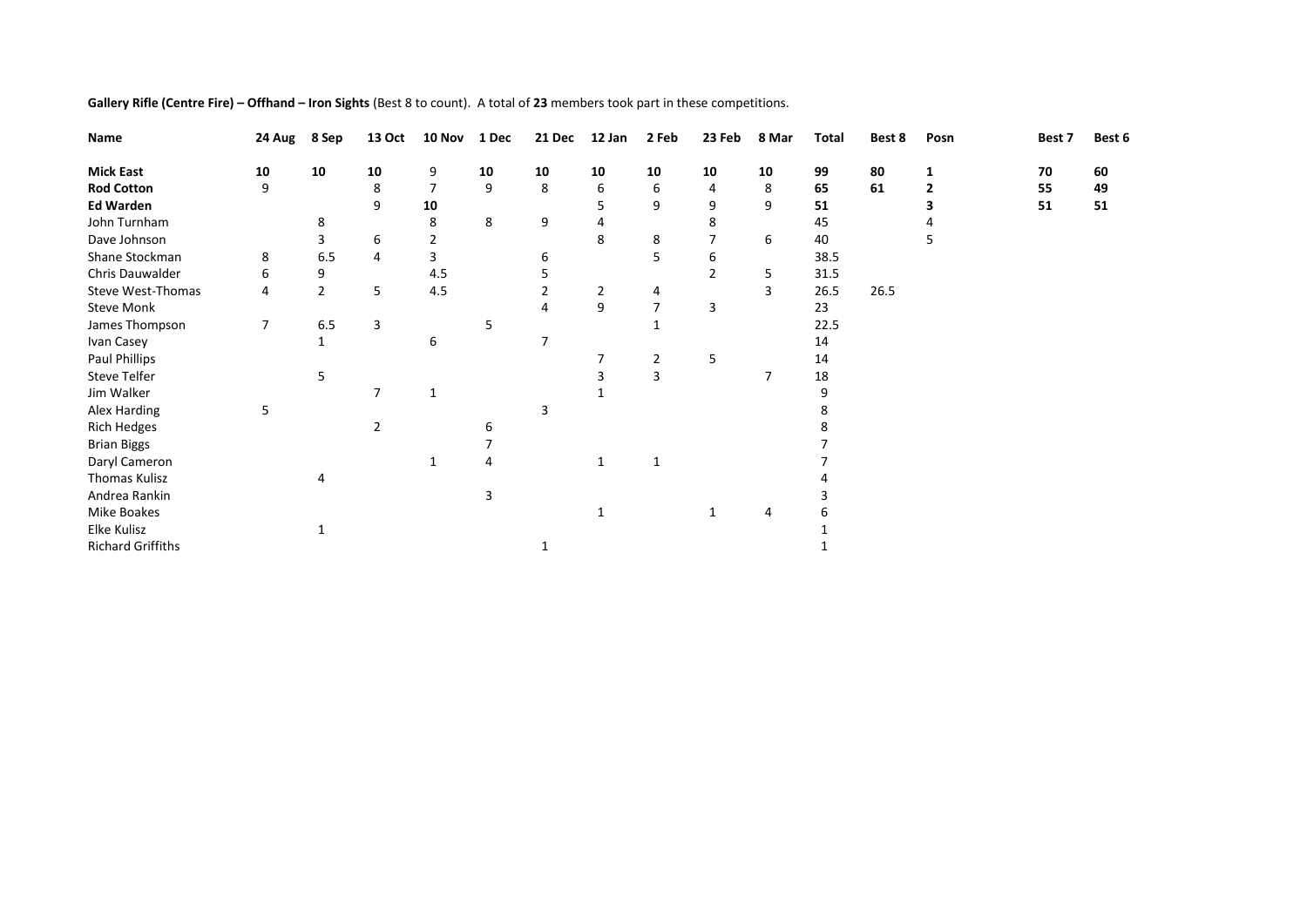**Gallery Rifle (Centre Fire) – Speed** (Best 8 to count). A total of 29 members took part in these competitions.

| Name                 | 14 Jul         | 24 Aug         | 13 Oct         | 10 Nov         | 1 Dec          | 21 Dec         | 12 Jan         | 2 Feb          | 23 Feb         | 8 Mar | <b>Total</b>   | Best 8 | Posn           | Best 7 | Best 6 |
|----------------------|----------------|----------------|----------------|----------------|----------------|----------------|----------------|----------------|----------------|-------|----------------|--------|----------------|--------|--------|
| <b>Mick East</b>     | 9              | 10             | 9              | 10             | 10             | 9              | 9              | 5.5            | 6              | 10    | 87.5           | 76     | 1              | 67     | 58     |
| <b>Rod Cotton</b>    | 8              | 8              | $\mathbf{1}$   |                | $\overline{7}$ | 5              | 5              | $\mathbf{1}$   | 8.5            | 6     | 49.5           | 48.5   | $\overline{2}$ | 47.5   | 42.5   |
| <b>Ed Warden</b>     | $\overline{7}$ |                | 10             | 4              |                |                |                | 9              | 8.5            |       | 38.5           |        | 3              | 38.5   | 38.5   |
| Shane Stockman       |                | 9              | $\overline{2}$ | 8              |                | 8              |                | 5.5            | 1.5            |       | 34             |        |                |        |        |
| Dave Johnson         |                |                | 4              | $\overline{7}$ |                |                | $\overline{2}$ | 8              | 3              | 9     | 33             |        | 5              |        |        |
| Chris Dauwalder      |                | 5              | 8              | 1              |                | 4              |                | $\mathbf{1}$   | 5              | 8     | 32             |        | 6              |        |        |
| Simon East           | 10             |                |                |                |                | 10             |                |                | 10             |       | 30             |        | $\overline{7}$ |        |        |
| <b>Steve Telfer</b>  |                |                |                |                | 9              |                | 3.5            | 4              |                | 7     | 23.5           |        |                |        |        |
| Steve West-Thomas    |                | 6              | 1              | 3              |                | 3              | 3.5            | $\mathbf{1}$   |                | 5     | 22.5           |        |                |        |        |
| Ian Smedley          |                |                |                |                |                |                | 10             | 10             |                |       | 20             |        |                |        |        |
| <b>Chris Andrews</b> |                |                |                | 9              |                | 6              |                |                |                |       | 15             |        |                |        |        |
| Steve Jugg           |                |                |                |                |                |                | 8              |                | $\overline{7}$ |       | 15             |        |                |        |        |
| <b>Steve Monk</b>    | 6              |                |                |                |                | $\overline{7}$ |                | $\overline{2}$ |                |       | 15             |        |                |        |        |
| Sam Salter           |                |                | 6              | 6              |                |                |                |                | 1              |       | 13             |        |                |        |        |
| Lloyd Davy           |                |                | $\overline{7}$ |                |                |                |                | $\mathbf{1}$   | 4              |       | 12             |        |                |        |        |
| Ross Pritchard       | 3              |                |                |                |                | $\overline{2}$ | 6              |                | $\mathbf{1}$   |       | 12             |        |                |        |        |
| <b>Rich Hedges</b>   |                |                | 3              |                | 8              |                |                |                |                |       | 11             |        |                |        |        |
| James Thompson       | 1              | 4              | 1              |                | 5              |                |                |                |                |       | 11             |        |                |        |        |
| Jim Walker           | 4              |                | 5              |                |                |                | 1              |                | 1              |       | 11             |        |                |        |        |
| Paul Phillips        |                |                |                |                |                |                | $\overline{7}$ | 3              |                |       | $10\,$         |        |                |        |        |
| Dave Jamieson        | $\overline{2}$ |                |                |                | 6              |                |                |                |                |       | 8              |        |                |        |        |
| Harold Isaac         | $\mathbf{1}$   |                |                | 5              |                |                | $\mathbf{1}$   | $\mathbf{1}$   |                |       | 8              |        |                |        |        |
| Peter Kiy            |                | $\overline{7}$ |                |                |                |                |                |                |                |       |                |        |                |        |        |
| Pete Smith           |                |                |                |                |                |                |                | $\overline{7}$ |                |       |                |        |                |        |        |
| Ed Bush              | 5              |                |                |                |                |                |                |                |                |       | 5              |        |                |        |        |
| <b>Richard Clapp</b> |                | 3              |                |                |                |                | 1              |                |                |       |                |        |                |        |        |
| <b>Brian Biggs</b>   |                |                |                | $\overline{2}$ |                |                |                |                | $1.5\,$        |       | 3.5            |        |                |        |        |
| Mark Smith           | $\mathbf{1}$   |                | $\mathbf{1}$   |                |                |                |                |                |                |       | $\overline{2}$ |        |                |        |        |
| Mike Boakes          |                |                |                |                |                |                |                |                | $\mathbf{1}$   |       | 1              |        |                |        |        |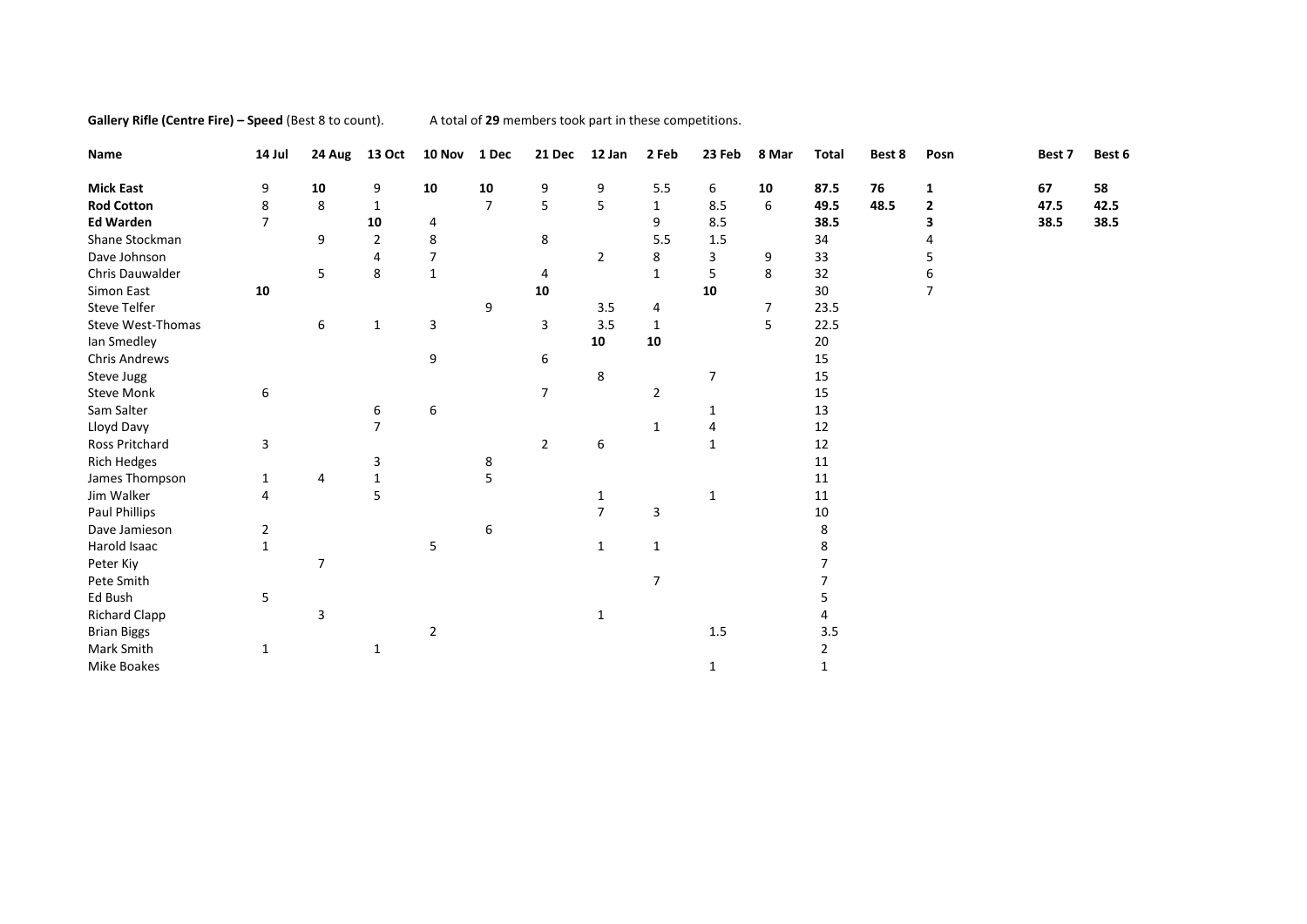| Name                     | 24 Aug | 13 Oct | 10 Nov | 1 Dec | 21 Dec | 12 Jan | 2 Feb          | 23 Feb | 8 Mar | <b>Total</b> | Best 8 | Posn | Best 7 | Best 6 |
|--------------------------|--------|--------|--------|-------|--------|--------|----------------|--------|-------|--------------|--------|------|--------|--------|
| <b>Mick East</b>         | 10     | 9      | 10     | 10    |        | 10     | 7.5            | 8      |       | 64.5         |        |      | 64.5   | 57     |
| <b>Rod Cotton</b>        | 8      | 4      |        | 7     | 8      | 8      | $\overline{2}$ | 9.5    | 7     | 53.5         | 53.5   |      | 51.5   | 47.5   |
| <b>Shane Stockman</b>    | 9      | 5.     | 9      |       | 10     |        | 7.5            |        |       | 45.5         |        |      | 45.5   | 45.5   |
| Dave Johnson             |        |        | 8      |       |        | 5      | 9              | 6      | 10    | 45           |        |      | 45     | 45     |
| Ed Warden                |        | 10     |        |       |        |        | 10             | 9.5    |       | 36.5         |        |      |        |        |
| Chris Dauwalder          | 6      |        | 4      |       | 7      |        |                |        | 9     | 36           |        |      |        |        |
| <b>Steve West-Thomas</b> |        | 3      | 6      |       | 6      | 6.5    |                |        | 6     | 35.5         |        |      |        |        |
| <b>Steve Telfer</b>      |        |        |        | 9     |        | 6.5    | 6              |        | 8     | 29.5         |        |      |        |        |
| Jim Walker               |        | 8      |        |       |        | 4      |                | 3      |       | 15           |        |      |        |        |
| <b>Rich Hedges</b>       |        | 6      |        | 8     |        |        |                |        |       | 14           |        |      |        |        |
| Paul Phillips            |        |        |        |       |        | 9      | 5              |        |       | 14           |        |      |        |        |
| <b>Steve Monk</b>        |        |        |        |       | 9      |        | 4              |        |       | 13           |        |      |        |        |
| James Thompson           | 5      | 2      |        | 5     |        |        |                |        |       | 12           |        |      |        |        |
| Dave Jamieson            |        |        |        | 6     |        |        |                |        |       |              |        |      |        |        |
| <b>Brian Biggs</b>       |        |        |        |       |        |        |                |        |       |              |        |      |        |        |
| <b>Mike Boakes</b>       |        |        |        |       |        |        |                |        |       |              |        |      |        |        |

**Gallery Rifle (Centre Fire) – Speed – Iron Sights** (Best 8 to count). A total of **16** members took part in these competitions.

**.22 r/f Pistol – Speed** (Best 8 to count). A total of **12** members took part in these competitions.

| Name                   | 24 Aug | 13 Oct | 10 Nov | 1 Dec | 21 Dec | 12 Jan | 2 Feb | 23 Feb | 8 Mar | Total | Posn | Best 7 | Best 6 |
|------------------------|--------|--------|--------|-------|--------|--------|-------|--------|-------|-------|------|--------|--------|
| <b>Rod Cotton</b>      | 10     | 9      |        | 9     | 10     | 9      | 5     |        | 8     | 60    | 1    | 60     | 55     |
| Dave Johnson           |        | 10     |        |       |        | 10     |       | 9      | 10    | 46    | 2    | 46     | 46     |
| <b>Chris Dauwalder</b> |        |        | 9      |       | 8      |        | 10    | 5      | 7     | 39    | 3    | 39     | 39     |
| Ed Warden              |        | 8      | 10     |       |        | 6      | 7     |        | 6     | 37    | 4    |        |        |
| Steve Jugg             |        |        |        | 10    |        |        |       | 6      | 9     | 32    | 5    |        |        |
| Shane Stockman         |        |        | 8      |       |        |        |       | 8      |       | 30    | 6    |        |        |
| Simon East             |        |        |        |       | 9      |        |       | 10     |       | 19    |      |        |        |
| lan Smedley            |        |        |        |       |        | 8      | 9     |        |       | 17    |      |        |        |
| Paul Phillips          |        |        |        |       |        | 4      | 8     |        |       | 12    |      |        |        |
| <b>Brian Biggs</b>     |        |        |        |       |        | 5      |       |        | 5     | 10    |      |        |        |
| Mick East              |        |        |        |       |        |        |       | ⇁      |       | ⇁     |      |        |        |
| Pete Smith             |        |        |        |       |        |        | 6     |        |       | 6     |      |        |        |